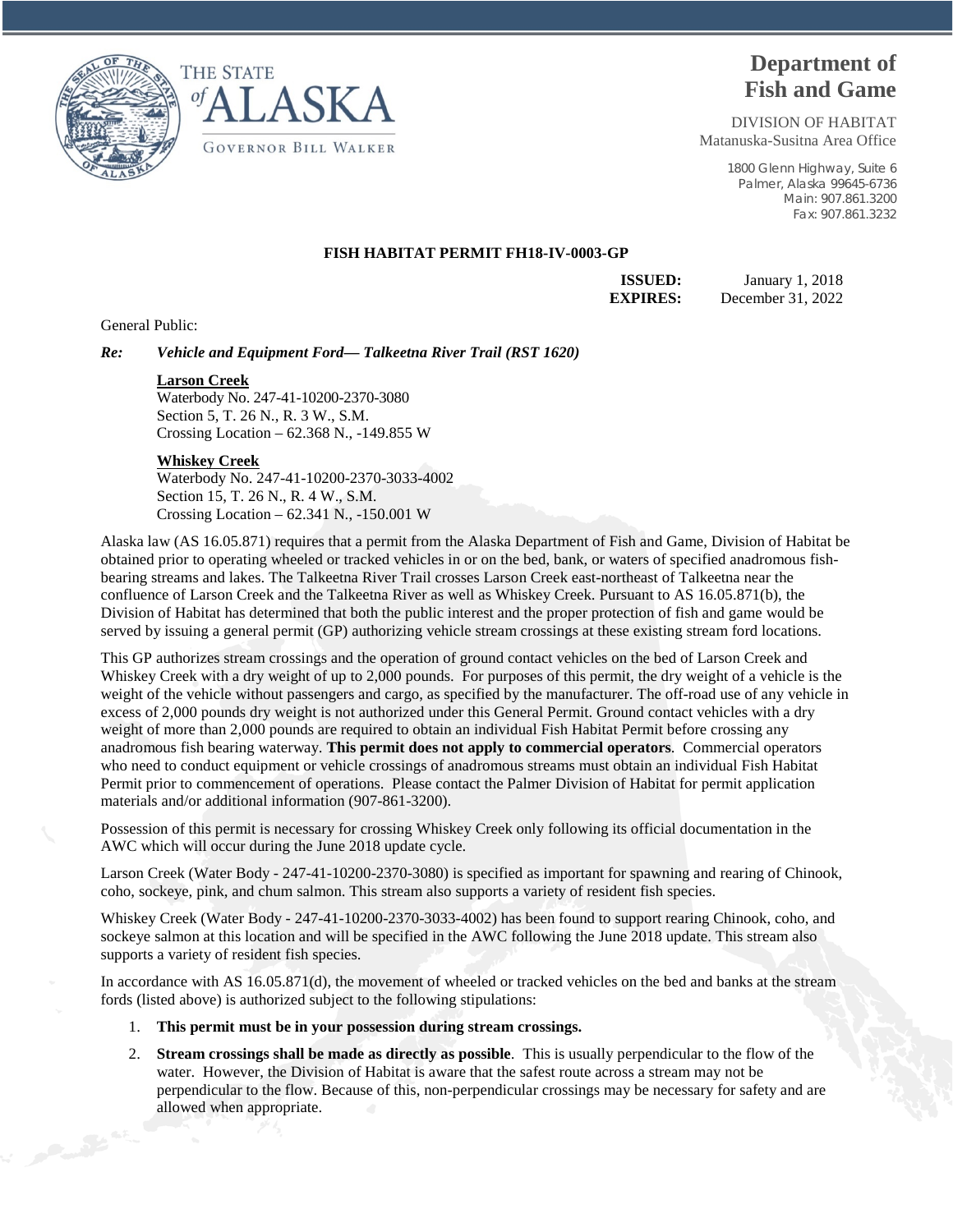- 3. **Vehicle operations within streams shall be limited to that necessary to safely cross the water body.** Driving a vehicle up and downstream for any other purpose, including general recreation, is strictly prohibited.
- 4. **Vehicles may not linger or delay while crossing streams.** Washing mud from vehicles while the vehicle is in the flowing waters of a stream is prohibited.
- 5. **Ground contact vehicles shall not be parked below the ordinary high water line of any anadromous stream**.
- 6. **The bed or banks of these specified waterbodies shall not be altered or disturbed in any way to facilitate stream crossings.** Existing fords shall not be modified, expanded, repaired, or otherwise changed without the prior written approval of the Division of Habitat.

## **Please be reminded that harassing fish while crossing any stream is prohibited by state law (5 AAC 75.060).**

You are responsible for the actions of contractors, agents, or other persons who perform work to accomplish the approved activity. For any activity that significantly deviates from the approved plan, you shall notify the Division of Habitat and obtain written approval in the form of a permit amendment before beginning the activity. Any action that increases the project's overall scope or that negates, alters, or minimizes the intent or effectiveness of any stipulation contained in this permit will be deemed a significant deviation from the approved plan. The final determination as to the significance of any deviation and the need for a permit amendment is the responsibility of the Division of Habitat. Therefore, it is recommended you consult the Division of Habitat immediately when a deviation from the approved plan is being considered.

For the purpose of inspecting or monitoring compliance with any condition of this permit, you shall give an authorized representative of the State free and unobstructed access, at safe and reasonable times, to the permit site. You shall furnish whatever assistance and information as the authorized representative reasonably requires for monitoring and inspection purposes.

This letter constitutes a permit issued under the authority of AS 16.05.871. Please be advised that this determination applies only to activities regulated by the Division of Habitat; other agencies also may have jurisdiction under their respective authorities. This determination does not relieve you of your responsibility to secure other permits; state, federal, or local. You are still required to comply with all other applicable laws.

In addition to the penalties provided by law, this permit may be terminated or revoked for failure to comply with its provisions or failure to comply with applicable statutes and regulations. The department reserves the right to require mitigation measures to correct disruption to fish and game created by the project and which was a direct result of the failure to comply with this General Permit or any applicable law.

You shall indemnify, save harmless, and defend the department, its agents, and its employees from any and all claims, actions, or liabilities for injuries or damages sustained by any person or property arising directly or indirectly from permitted activities or your performance under this permit. However, this provision has no effect if, and only if, the sole proximate cause of the injury is the department's negligence.

This permit decision may be appealed in accordance with the provisions of AS 44.62.330-630.

If you have any questions, please call the Palmer Division of Habitat at (907) 861-3200.

Sincerely,

Sam Cotten, Commissioner

By: Ron Benkert, Regional Manager Division of Habitat (907) 861-3200

Enclosure: Talkeetna River Trail Crossing Map

-jmk

cc: S. Ivey, SF A. Ott, Habitat D. Massie, AWT Pagemaster, COE C. Larson, DMLW T. Hansen, SF D. Dahl, AWT T. Long, SF